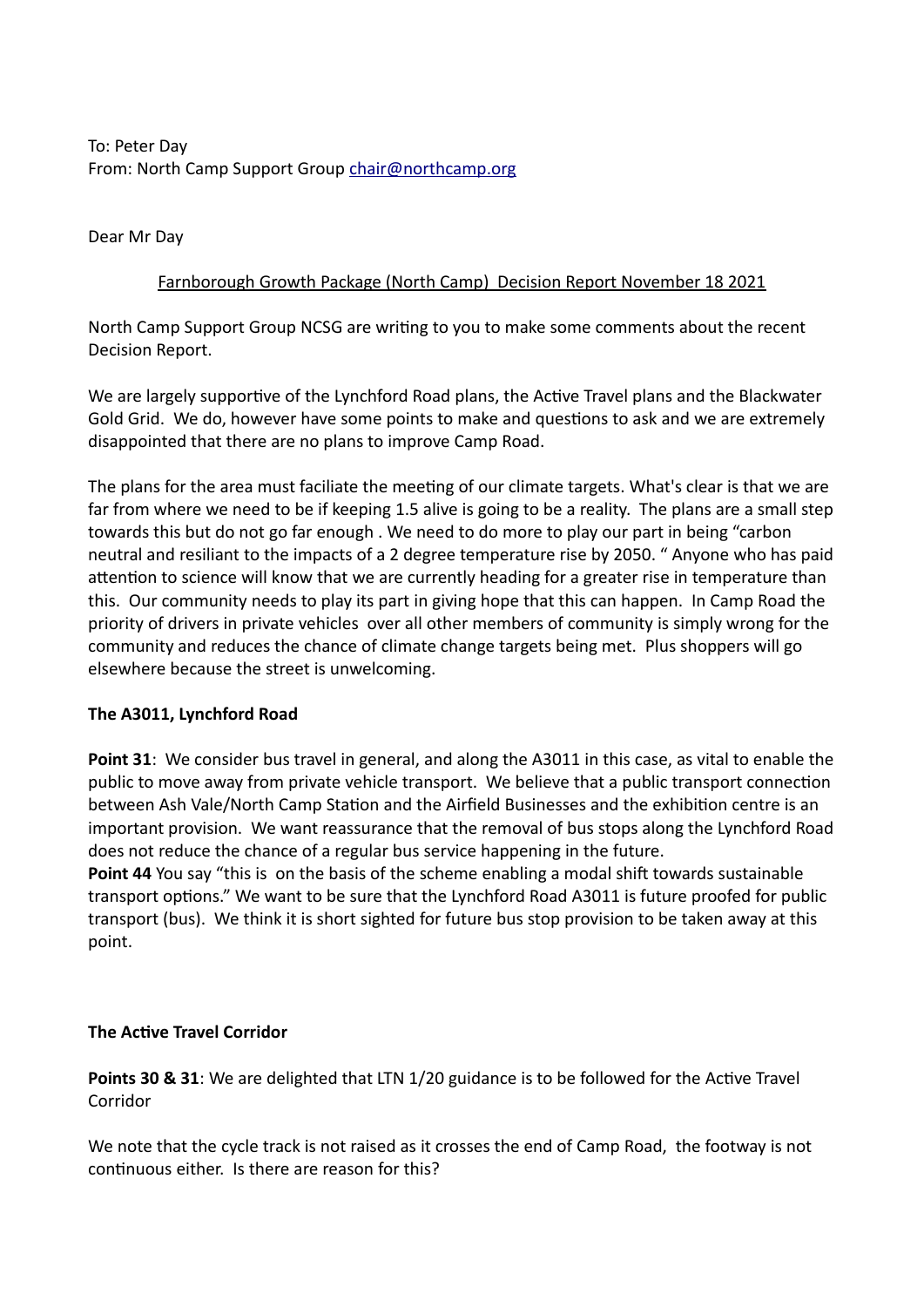At the Alexandra Road crossing the cycle way goes straight across onto space now occupied by trees. Could the path go around the trees, to retain the existing trees?

Cycle stands will be removed close to the junction of the Old Lynchford Road and Camp Road. Where will the replacements be sited? (There are only 2 cycle stands in the whole of North Camp once these are removed and these are located in Camp Road)

## **Camp Road**

We are very disappointed to see that Camp Road is excluded from any public enhancement. The current situation in Camp Road is hostile to those walking and cycling. It is difficult to cross the road with a pushchair or wheelchair, for those with mobility issues or with young children. The road is devoid of any green plants or trees, which would also enhance the area as a retail/business centre. Anyone, without a vehicle wishing to sit down and rest needs to buy a drink in a cafe to do so. There is one bench but it is tucked away in a side entrance and is not very accessible. Drivers of vehicles who are parking or looking/waiting for a space are constantly manouvereing and many drivers leave their engines on, both of these issues make the road even less attractive. The road is not inviting to visitors or shoppers. Please could you let us know if Camp Road is to be included in a future scheme? This is crucial to the long term survival of North Camp as a village.

**Points 79 & 80**: The new left turn in from the A3011 to the Old Lynchford Road has been retained in the plans despite objections. The new junction will allow vehicles to access Camp Road but it makes the space less attractive and useable for everyone else and creates an uneccessary hazard with the right turn into Camp Road across the cycle path. Drivers already have a choice, they can use Peabody Road Car Park or access the Old Lynchford Road from Queens Road or the High Street. We also question whether the junction has the scope for larger vehicles (delivery vehicles) In addition, drivers slowing down to make the left turn into the Old Lynchford Road will slow down the traffic on the A3011. One of the main points in the scheme in the first place was to reduce congestion on the A3011. It would be interesting to know who actually supports the building of this junction, considering that funds for the junction have been reallocated "from funds from the adjacent ATF Tranche 2 scheme in development at Camp Road. " The money would have been far better spent enhancing Camp Road.

# **Mitigation Planting**

**Points 48, 55** we understand that good practice recommends that more than the equivalent number of trees lost as part of the scheme should be planted. We would like to see all mitigation planting taking place in the area to enable minimum disruption to biodiverstity. We would like further discussion on mitigation planting with specialists in this area. Planting of vegetation provides a nature based solution to drainage and pollution as well as having a cooling effect. The more we can have of this the better.

**Point 88** We are pleased that mitigation planting is going ahead here. This could be further improved if the new junction does not go ahead to the west of this space.

**Point 36** We support the planting of trees in treepits along the section of the A3011 between Peabody Road and west of Gravel Road. The area is south facing and the trees will provide shade and a nature based solution regarding water uptake. For thosed concerned about parking for